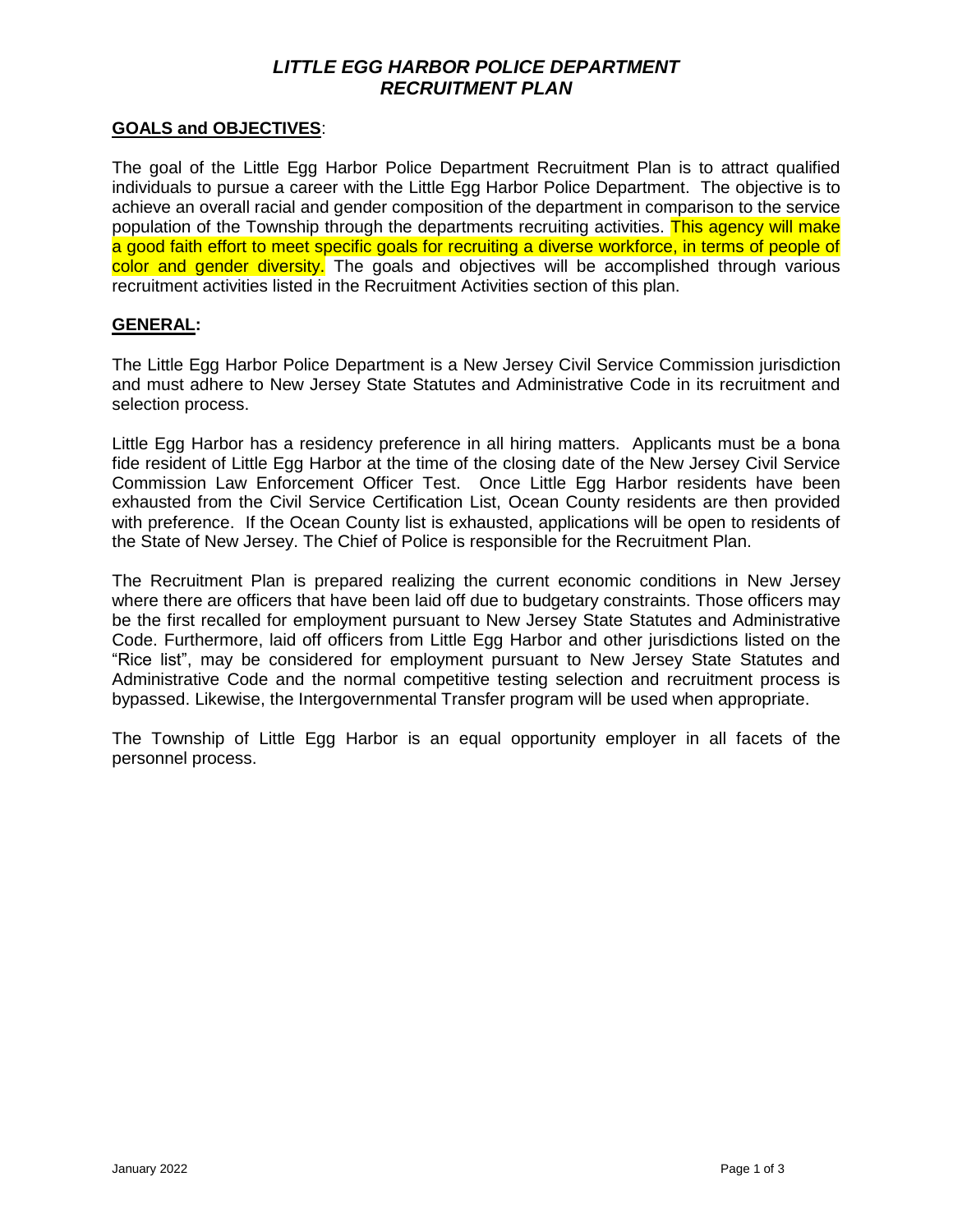## *LITTLE EGG HARBOR POLICE DEPARTMENT RECRUITMENT PLAN*

### **CURRENT DEMOGRAPHICS**:

The demographics composition of the service area and agency are represented in the following table:

| <b>LITTLE EGG HARBOR TOWNSHIP</b>                    |                   |               |                                                         |               |                                                          |               |
|------------------------------------------------------|-------------------|---------------|---------------------------------------------------------|---------------|----------------------------------------------------------|---------------|
| Data is based on the<br>2020 Census Count            | <b>POPULATION</b> |               | <b>CURRENT SWORN</b><br><b>OFFICERS</b><br><b>TOTAL</b> |               | <b>CURRENT SWORN</b><br><b>OFFICERS</b><br><b>FEMALE</b> |               |
| <b>RACE / ETHNICITY</b>                              | #                 | $\frac{0}{2}$ | #                                                       | $\frac{9}{6}$ | #                                                        | $\frac{0}{2}$ |
| <b>WHITE</b>                                         | 17.859            | 86%           | 45                                                      | 96%           | 4                                                        | 9%            |
| <b>BLACK or AFRICAN</b><br><b>AMERICAN</b>           | 367               | 2%            | $\bf{0}$                                                | 0%            | 0                                                        | 0%            |
| <b>HISPANIC - ANY RACE</b>                           | 1,541             | 7%            | $\mathbf{2}$                                            | 4%            | $\bf{0}$                                                 | 0%            |
| <b>AMERICAN INDIAN OR</b><br><b>ALASKA NATIVE</b>    | 24                | 0%            | 0                                                       | 0%            | $\Omega$                                                 | 0%            |
| <b>ASIAN</b>                                         | 225               | 1%            | $\bf{0}$                                                | 0%            | $\bf{0}$                                                 | 0%            |
| <b>NATIVE HAWAIIAN OR</b><br><b>PACIFIC ISLANDER</b> | 11                | $1\%$         | $\bf{0}$                                                | 0%            | $\bf{0}$                                                 | 0%            |
| <b>SOME OTHER RACE</b><br><b>ALONE</b>               | 55                | 0%            | 0                                                       | 0%            | 0                                                        | 0%            |
| <b>POPULATION OF TWO</b><br><b>OR MORE RACES</b>     | 702               | 3%            | 0                                                       | 0%            | 0                                                        | 0%            |
| <b>TOTAL</b>                                         | 20.784            | 100%          | 47                                                      | 100%          | 4                                                        | 9%            |

### **RECRUITMENT ACTIVITIES:**

**Activity #1**: Identify and maintain contact with local minority organizations and social support groups including, but not limited to educational, religious, ethnic, racial, and gender-based organizations.

Activities include, but are not limited to:

- **Provide recruitment brochures and materials to educational, religious, ethnic, racial, and** gender-based organizations.
- **Contact the local Board of Education to seek permission to address high school students** to interest them in a career with the agency following completion of their formal education.
- **Attend Career Days at local schools and community colleges.**